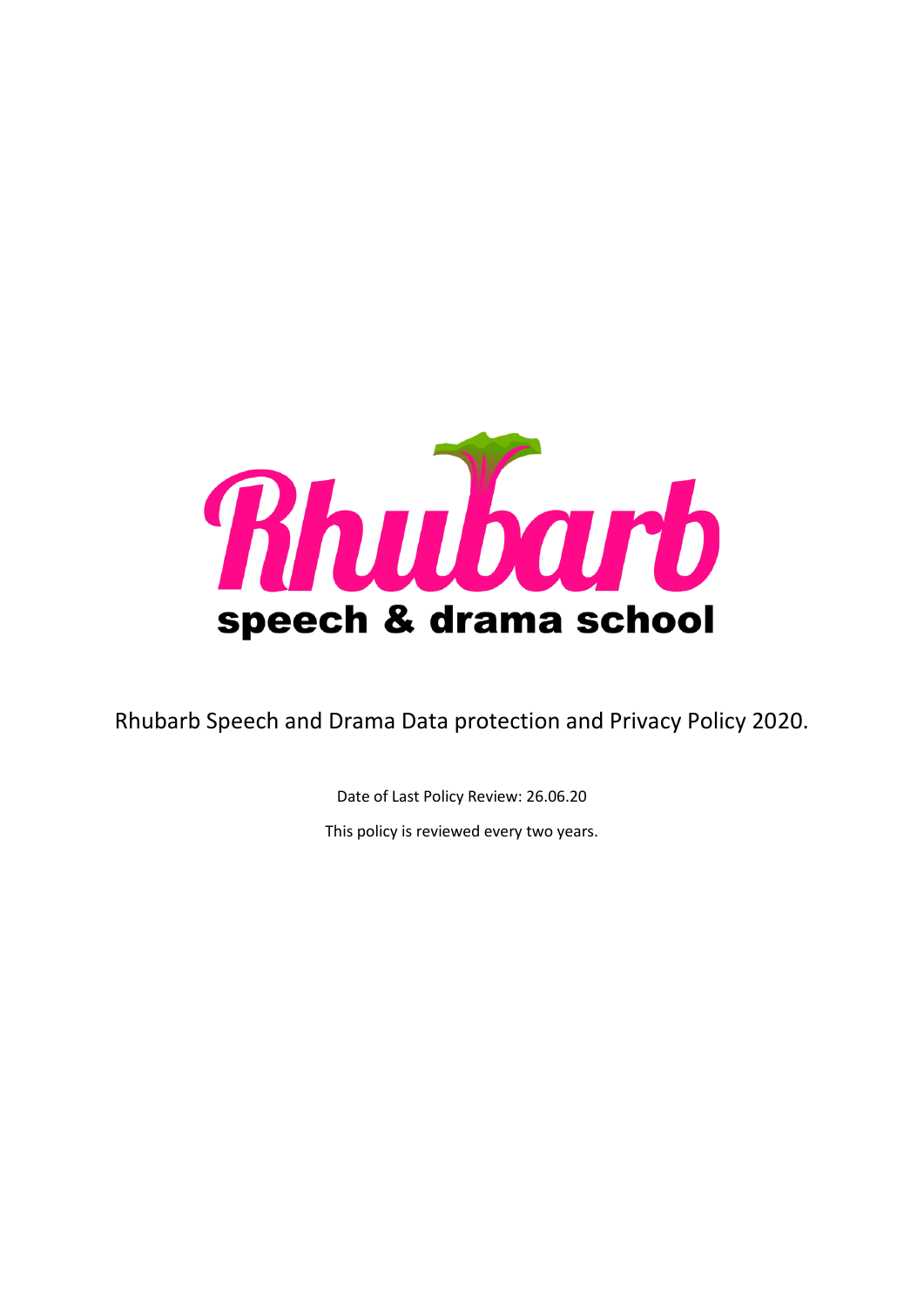## **Our Commitment**

Rhubarb is committed to protecting and respecting your personal data and privacy. This policy explains when and why we collect personal information about users of our services and how that information is stored.

## **How do we Collect information from you?**

Rhubarb collects data from its users when they sign a Rhubarb class Registration form prior to the use of our services.

Our website does not store any personal identifiable information.

# **What type of information is collected from you?**

Our registration form collects the following information;

- Participants Name.
- Participants date of birth.
- Participants Address.
- Name of parent / Guardian and their email address.
- Two emergency contacts.
- Photograph consent.
- Emergency medical information.
- Consent to share Participants Name, D.O.B and Postcode with LAMDA to enable us to submit and register them for examinations.

#### **How is your information used?**

The given email address is used for correspondence regarding classes; Newsletters, term dates and timetables.

- The Participants name is included in the class register to track attendance.
- On completion of a registration form, any medical information given is used to determine whether any considerations need to be made in class to keep that participant safe and to determine whether any personalised medical plans need to be made.
- Emergency contact information, is only used only in the event of a medical emergency.

Please note that you can unsubscribe from these emails at any point by emailing company director Charlotte; [charlotte@rhubarb-drama.co.uk](mailto:charlotte@rhubarb-drama.co.uk)